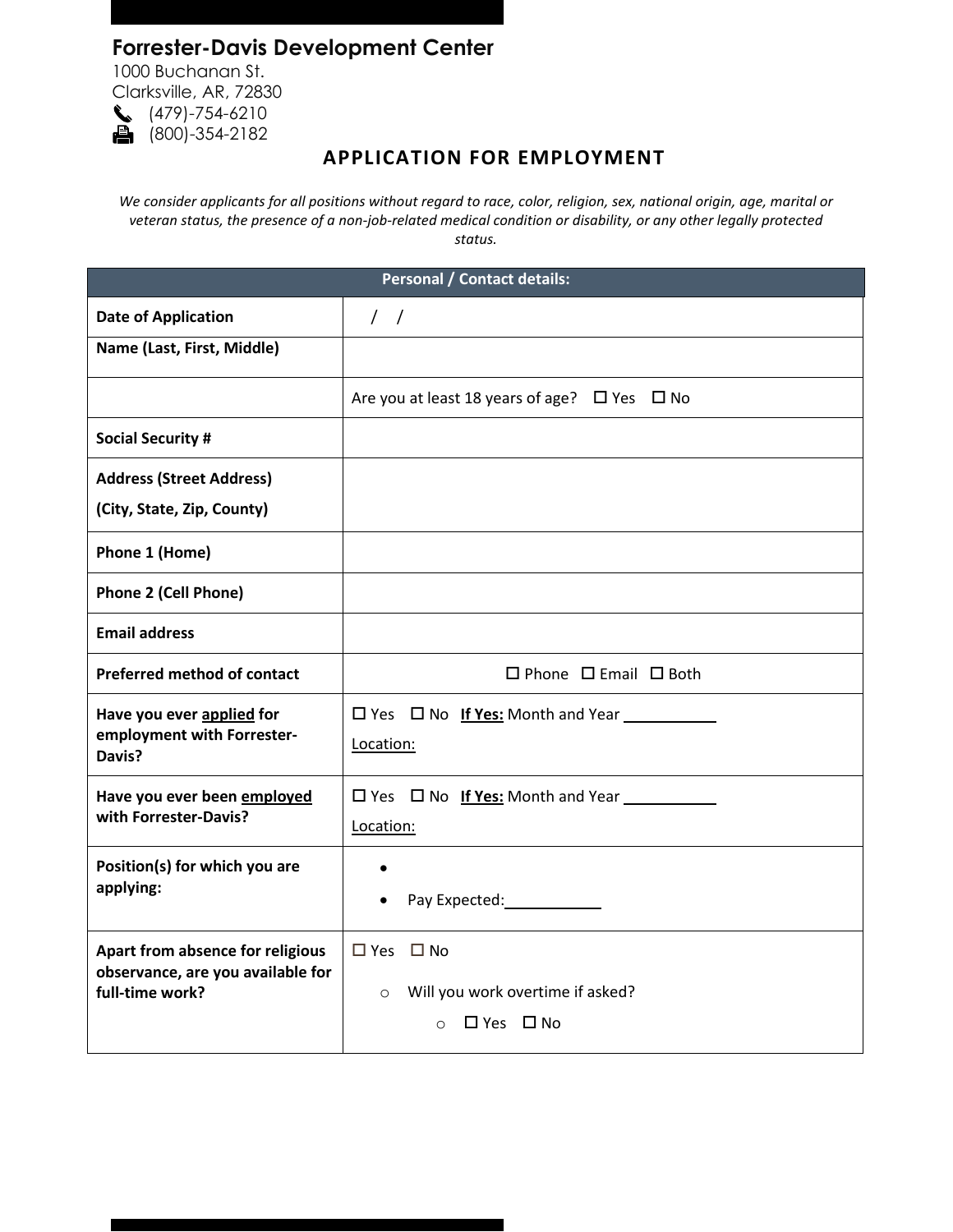1000 Buchanan St. Clarksville, AR, 72830



(479)-754-6210 (800)-354-2182

| Are you legally eligible for<br>employment in the United<br>States? | $\Box$ Yes $\Box$ No<br>When will you be available to begin work?<br>$\circ$<br>$\circ$                                                                                               |
|---------------------------------------------------------------------|---------------------------------------------------------------------------------------------------------------------------------------------------------------------------------------|
| How did you learn about this<br>job?                                | $\Box$ Advertisement $\Box$ Friend $\Box$ Walk-In $\Box$ Relative<br>Other, please specify:<br>$\circ$<br><b>Current Forrester-Davis Employee</b><br>$\circ$<br>Name: Name<br>$\circ$ |

| Indicate any foreign languages you can speak, read and/or write |                                                                                                                                                                     |  |
|-----------------------------------------------------------------|---------------------------------------------------------------------------------------------------------------------------------------------------------------------|--|
| Language:                                                       | $\Box$ Fluent $\Box$ Good $\Box$ Fair<br>Speak:<br>٠<br>Read: $\Box$ Fluent $\Box$ Good $\Box$ Fair<br>٠<br>$\Box$ Fluent $\Box$ Good $\Box$ Fair<br>Write:<br>٠    |  |
| Language:                                                       | $\Box$ Fluent $\Box$ Good $\Box$ Fair<br>Speak:<br>٠<br>$\Box$ Fluent $\Box$ Good $\Box$ Fair<br>Read:<br>٠<br>$\Box$ Fluent $\Box$ Good $\Box$ Fair<br>Write:<br>٠ |  |

|                                               |                                       | <b>Academic Information</b> |                              |                      |                                            |
|-----------------------------------------------|---------------------------------------|-----------------------------|------------------------------|----------------------|--------------------------------------------|
| <b>School</b>                                 | Name and Location of<br><b>School</b> | <b>Course of study</b>      | No. of<br>Years<br>Completed | Did you<br>Graduate? | <b>Type of Degree or</b><br><b>Diploma</b> |
| High School                                   |                                       |                             |                              | $\Box$ Yes $\Box$ No |                                            |
| College                                       |                                       |                             |                              | $\Box$ Yes $\Box$ No |                                            |
| Graduate                                      |                                       |                             |                              | $\Box$ Yes $\Box$ No |                                            |
| Business/Trade<br>/Technical                  |                                       |                             |                              | $\Box$ Yes $\Box$ No |                                            |
| Type of professional licenses held:<br>State: |                                       |                             |                              |                      |                                            |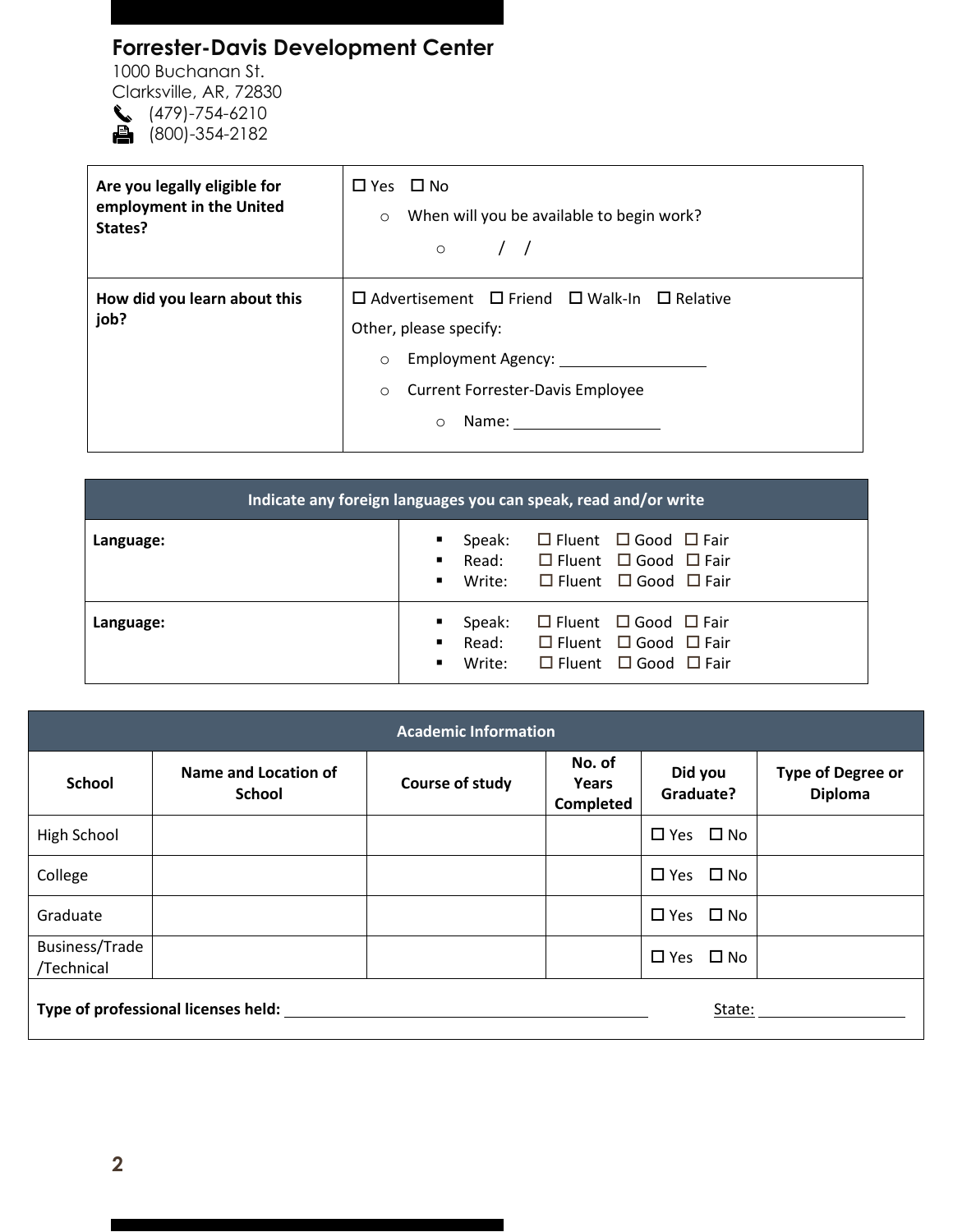1000 Buchanan St. Clarksville, AR, 72830  $(479) - 754 - 6210$ 

 $(800) - 354 - 2182$ 

## *Please give an accurate, complete full-time employment record of the last six (6) years. Start with your present or most recent employer.*

|    | <b>Employment Record</b>          |                                                  |  |
|----|-----------------------------------|--------------------------------------------------|--|
| 1. | <b>Company Name:</b>              | Telephone:                                       |  |
|    | Address:                          | Employed - (month and year): From:<br><u>to:</u> |  |
|    | Name of Supervisor:               | Hourly wages or Annual Salary: Start:<br>Last:   |  |
|    | Job Title and Describe your work: | Reason for Leaving:                              |  |
| 2. | <b>Company Name:</b>              | Telephone:                                       |  |
|    | Address:                          | Employed - (month and year): From:<br><u>to:</u> |  |
|    | Name of Supervisor:               | Hourly wages or Annual Salary: Start:<br>Last:   |  |
|    | Job Title and Describe your work: | Reason for Leaving:                              |  |
| 3. | <b>Company Name:</b>              | Telephone:                                       |  |
|    | Address:                          | Employed - (month and year): From:<br>to:        |  |
|    | Name of Supervisor:               | Hourly wages or Annual Salary: Start:<br>Last:   |  |
|    | Job Title and Describe your work: | Reason for Leaving:                              |  |
| 4. | <b>Company Name:</b>              | Telephone:                                       |  |
|    | Address:                          | Employed - (month and year): From:<br><u>to:</u> |  |
|    | Name of Supervisor:               | Hourly wages or Annual Salary: Start:<br>Last:   |  |
|    | Job Title and Describe your work: | Reason for Leaving:                              |  |
| 5. | <b>Company Name:</b>              | Telephone:                                       |  |
|    | Address:                          | Employed - (month and year): From:<br><u>to:</u> |  |
|    | Name of Supervisor:               | Hourly wages or Annual Salary: Start:<br>Last:   |  |
|    | Job Title and Describe your work: | Reason for Leaving:                              |  |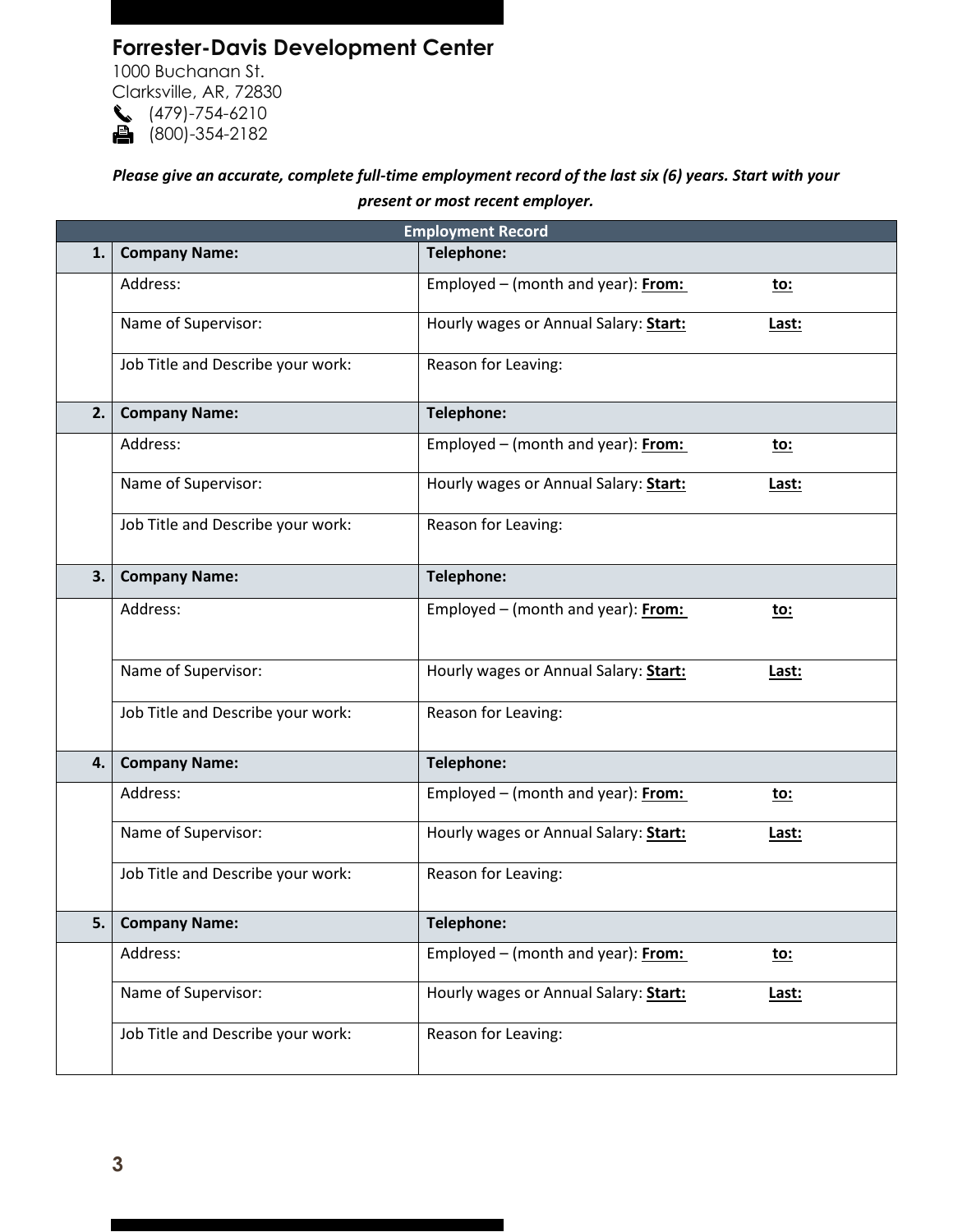1000 Buchanan St. Clarksville, AR, 72830  $(479) - 754 - 6210$ 

■ (800)-354-2182

| 6.1 | <b>Company Name:</b>              | Telephone:                                            |
|-----|-----------------------------------|-------------------------------------------------------|
|     | Address:                          | Employed - (month and year): From:<br><u>to:</u>      |
|     | Name of Supervisor:               | Hourly wages or Annual Salary: <b>Start:</b><br>Last: |
|     | Job Title and Describe your work: | Reason for Leaving:                                   |

*We may contact the employers listed above unless you indicate those you do not want us to contact. Please list and give reason(s) why we should not contact them.* 

- **1. Employer Reason:**
- **2. Employer Reason:**

**References.** *Give the name, address and telephone number of three references you know in a professional capacity who are not related to you and are not previous employers.*

| 1. |                                                                                                                                                                                                                                                                                                                                                  |  |
|----|--------------------------------------------------------------------------------------------------------------------------------------------------------------------------------------------------------------------------------------------------------------------------------------------------------------------------------------------------|--|
| 2. |                                                                                                                                                                                                                                                                                                                                                  |  |
| 3. | Name: 2008 2010 2020 2020 2020 2021 2021 2022 2022 2022 2022 2022 2022 2022 2022 2022 2022 2022 2022 2022 2022<br>Phone: Address: Address: Address: Address: Address: Address: Address: Address: Address: Address: Address: Address: Address: Address: Address: Address: Address: Address: Address: Address: Address: Address: Address: Address: |  |

#### **Experience and qualifications.**

List professional, trade, business or civic activities and offices held **(you may exclude memberships which would reveal sex, race, religion, national origin, age, ancestry, or disability or other protected status.)**

o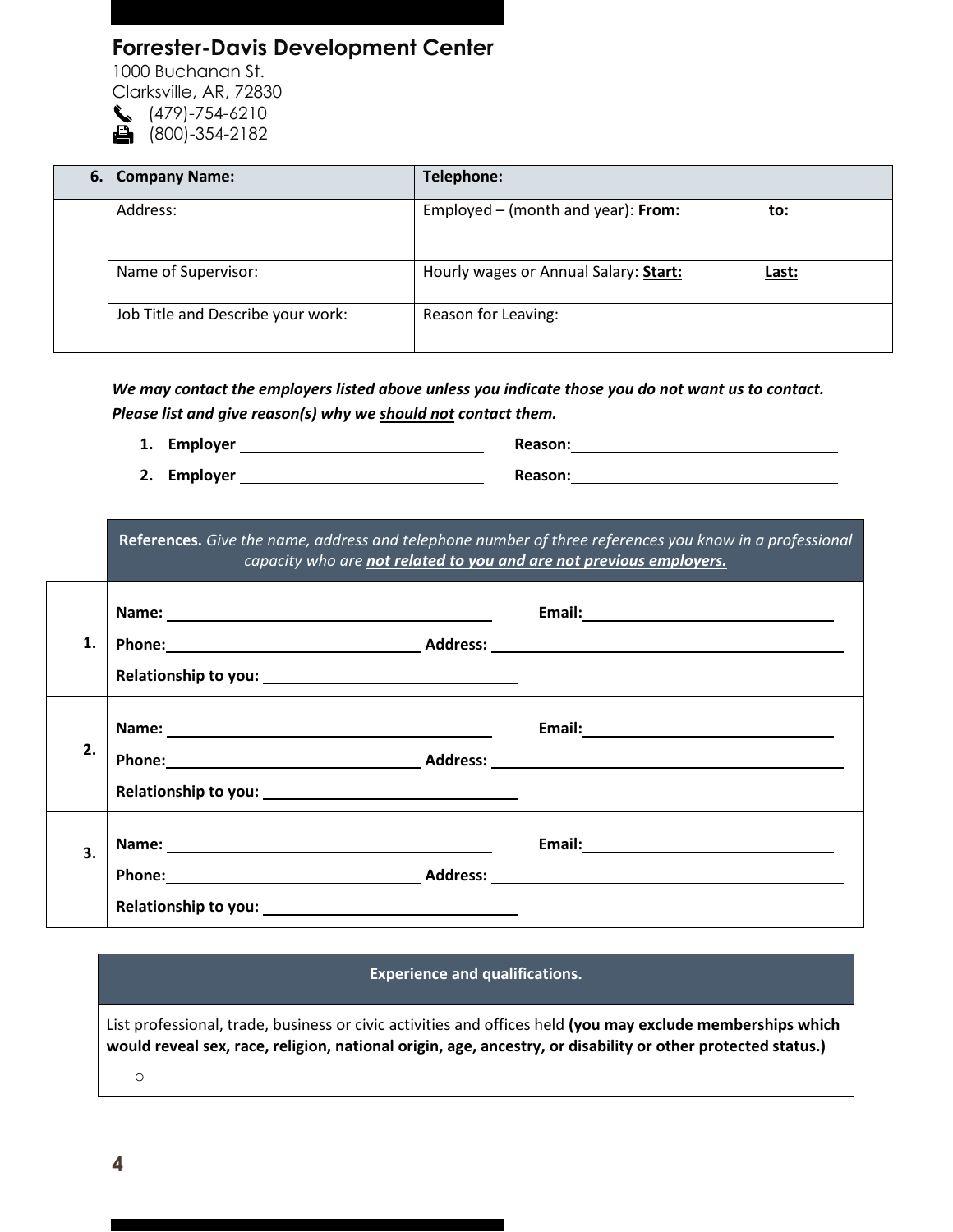

(800)-354-2182

| Summarize any additional skills and qualifications you have acquired (outside of past work experience) |                      |  |
|--------------------------------------------------------------------------------------------------------|----------------------|--|
| that you feel may be helpful to us in considering your application.                                    |                      |  |
| $\circ$                                                                                                |                      |  |
| Has a court ever denied parental, custodial or visitation rights as a result of child<br>maltreatment? | $\Box$ Yes $\Box$ No |  |
| If YES, explain:                                                                                       |                      |  |
| $\circ$                                                                                                |                      |  |
| Explain any additional information (relative to name change, use of assumed name or nickname)          |                      |  |
| necessary to enable us to check your work record.                                                      |                      |  |
| $\circ$                                                                                                |                      |  |
| Why do you want to work in our program?                                                                |                      |  |
| $\circ$                                                                                                |                      |  |
| What do you feel best qualifies you for this job?                                                      |                      |  |
| $\circ$                                                                                                |                      |  |

| Have you ever been convicted of any of the following? |                                             |                               |                             |
|-------------------------------------------------------|---------------------------------------------|-------------------------------|-----------------------------|
| $\Box$ Yes $\Box$ No                                  | <b>Capital Murder</b>                       | $\square$ Yes<br>$\square$ No | Rape                        |
| □ Yes □ No                                            | Murder in the first and/or second<br>degree | $\Box$ Yes<br>$\square$ No    | <b>Aggravated robbery</b>   |
| $\Box$ Yes $\Box$ No                                  | <b>Negligent homicide</b>                   | $\Box$ Yes<br>$\square$ No    | Incest                      |
| □ Yes □ No                                            | False imprisonment in the first degree      | $\Box$ Yes<br>$\square$ No    | Permitting abuse of a minor |
| $\Box$ Yes $\Box$ No                                  | Permanent detention or restraint            | $\Box$ Yes $\Box$ No          | <b>Stalking</b>             |
| $\Box$ Yes $\Box$ No                                  | Sexual indecency with a child               | $\Box$ Yes<br>$\Box$ No       | Arson                       |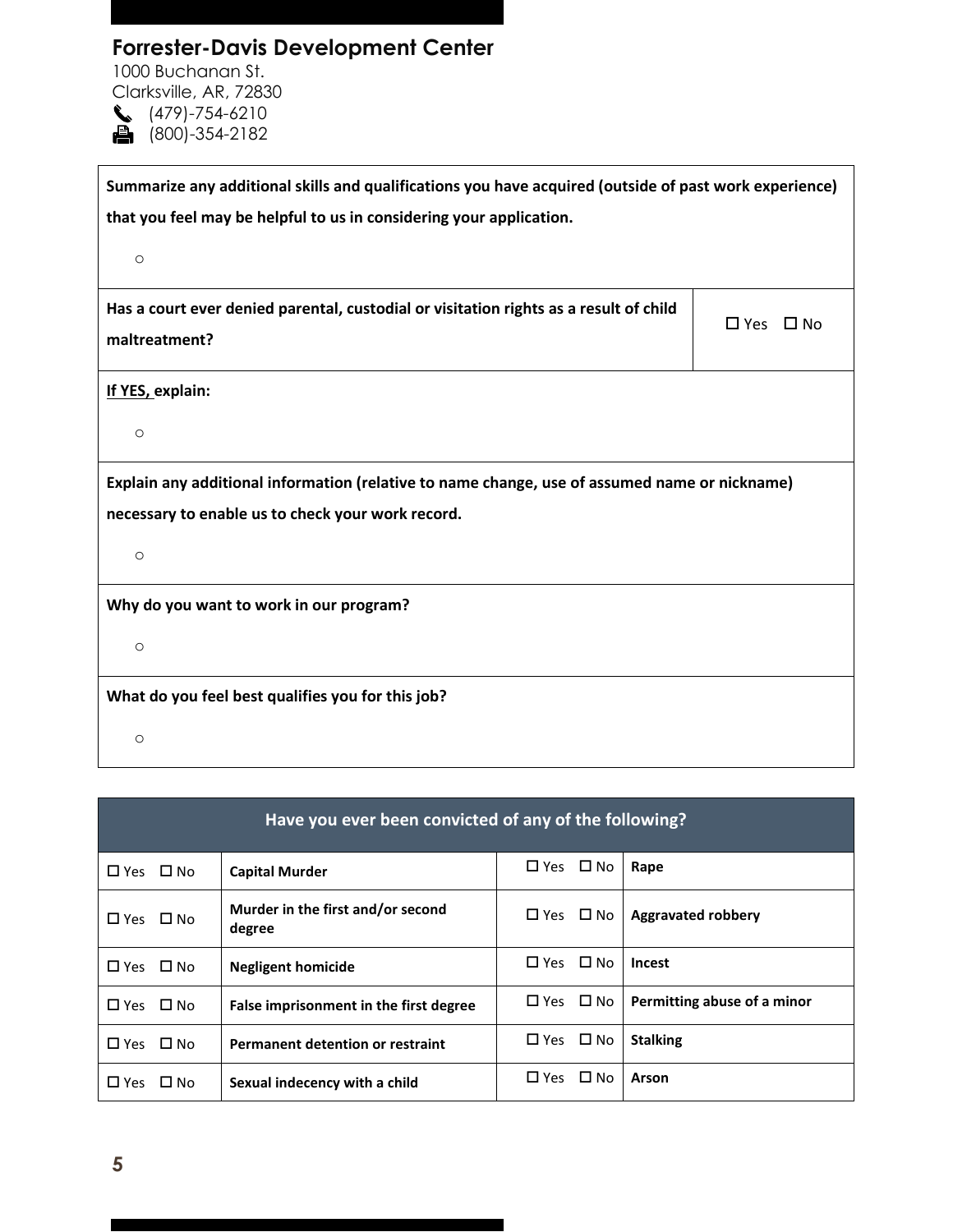1000 Buchanan St. Clarksville, AR, 72830



(479)-754-6210 (800)-354-2182

| □ Yes □ No            | <b>Domestic battery</b>             | $\square$ No<br>$\square$ Yes | <b>Breaking or entering</b>                                                   |
|-----------------------|-------------------------------------|-------------------------------|-------------------------------------------------------------------------------|
| $\Box$ Yes $\Box$ No  | Theft of property                   | $\square$ Yes<br>$\square$ No | Forgery                                                                       |
| □ Yes □ No            | Theft by receiving                  | $\square$ No<br>$\square$ Yes | <b>Terroristic act</b>                                                        |
| $\Box$ Yes $\Box$ No  | <b>Burglary</b>                     | $\square$ No<br>$\square$ Yes | Theft of services                                                             |
| $\Box$ Yes $\Box$ No  | <b>Computer child pornography</b>   | $\square$ No<br>$\square$ Yes | <b>Resisting arrest</b>                                                       |
| $\Box$ Yes $\Box$ No  | Coercion                            | $\square$ No<br>$\square$ Yes | <b>Cruelty to animals</b>                                                     |
| $\Box$ Yes $\Box$ No  | Voyeurism                           | $\square$ No<br>$\square$ Yes | Indecent exposure                                                             |
| □ No<br>$\square$ Yes | <b>Criminal impersonation</b>       | $\square$ Yes<br>$\square$ No | <b>Bestiality</b>                                                             |
| $\Box$ Yes $\Box$ No  | <b>Financial identity fraud</b>     | $\square$ No<br>$\square$ Yes | <b>Public sexual indecency, Public</b><br>display of obscenity.               |
| $\Box$ Yes $\Box$ No  | Criminal use of a prohibited weapon | $\square$ No<br>$\square$ Yes | <b>Introduction of controlled</b><br>substance into body of another<br>person |
| □ Yes □ No            | <b>Registered sex offender</b>      | $\square$ Yes<br>$\square$ No | Terroristic threatening in the<br>first and second degree                     |
| $\Box$ Yes $\Box$ No  | Manslaughter                        | $\square$ Yes<br>$\square$ No | Sexual assault in the first,<br>second, third, and fourth degree              |
| $\Box$ Yes $\Box$ No  | <b>Kidnapping</b>                   | $\square$ No<br>$\square$ Yes | <b>Obtaining a controlled substance</b><br>by fraud                           |
| □ Yes □ No            | Robbery                             | $\square$ Yes<br>$\square$ No | Violation of a minor in the first<br>and second degree                        |

| □ Yes □ No           | Engaging children in sexually explicit conduct for use in visual or print media, transportation of<br>minors for prohibited sexual conduct, or pandering or possessing visual or print medium<br>depicting sexually explicit conduct involving a child or employing or consenting to the use of a<br>child in a sexual performance by producing, directing, or promoting a sexual performance by a<br>child. |
|----------------------|--------------------------------------------------------------------------------------------------------------------------------------------------------------------------------------------------------------------------------------------------------------------------------------------------------------------------------------------------------------------------------------------------------------|
| $\Box$ Yes $\Box$ No | Felony abuse of an endangered or impaired person                                                                                                                                                                                                                                                                                                                                                             |
| $\Box$ Yes $\Box$ No | Criminal attempt, criminal complicity, criminal solicitation or criminal conspiracy/and to                                                                                                                                                                                                                                                                                                                   |
|                      | commit any of the offenses listed in this section.                                                                                                                                                                                                                                                                                                                                                           |
| $\Box$ Yes $\Box$ No | <b>Felony violation of the Uniform Controlled Substances Act</b>                                                                                                                                                                                                                                                                                                                                             |
| $\Box$ Yes $\Box$ No | Prostitution, patronizing a prostitute, or promotion of prostitution                                                                                                                                                                                                                                                                                                                                         |
| □ Yes □ No           | Endangering the welfare of incompetent person in the first and second degree                                                                                                                                                                                                                                                                                                                                 |
| $\Box$ Yes $\Box$ No | Endangering the welfare of a minor in the first and second degree                                                                                                                                                                                                                                                                                                                                            |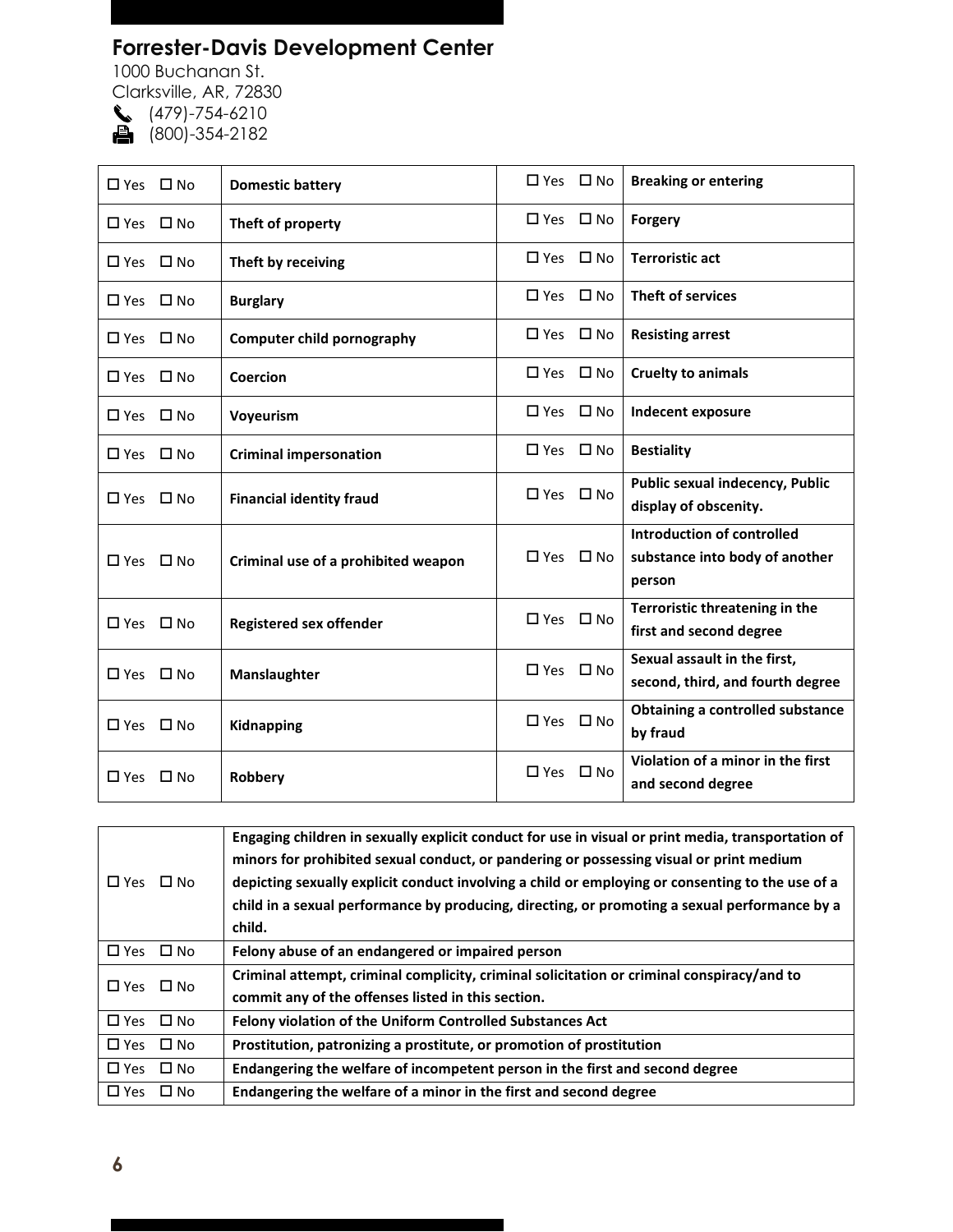1000 Buchanan St. Clarksville, AR, 72830

 $\binom{479}{754-6210}$ 

■ (800)-354-2182

| $\Box$ Yes $\Box$ No | Computer exploitation of a child in the first and second degree         |
|----------------------|-------------------------------------------------------------------------|
| $\Box$ Yes $\Box$ No | Communicating death threat concerning a school employee or student      |
| $\Box$ Yes $\Box$ No | Interference with visitation or interference with court-ordered custody |
| $\Box$ Yes $\Box$ No | Contributing to the delinguency of a minor or juvenile                  |
| □ Yes □ No           | Soliciting money or property from incompetents                          |
| $\Box$ Yes $\Box$ No | Felony interference with a law enforcement officer                      |
| $\Box$ Yes $\Box$ No | Promoting obscene materials or promoting obscene performance            |
| □ Yes □ No           | Obscene performance at a live public show                               |
| $\Box$ Yes $\Box$ No | Simultaneous possession of drugs and firearms                           |
| $\Box$ Yes $\Box$ No | Unlawful discharge of a firearm from a vehicle                          |
| $\Box$ Yes $\Box$ No | Battery in the first, second and third degree                           |
| $\Box$ Yes $\Box$ No | Assault – Aggravated assault and assault in first and second degree     |

o **Have you ever been convicted of a crime (other than minor traffic violations)? Note: Conviction of a crime (other than minor traffic violations) may disqualify you from employment with Forrester-Davis. Disqualification depends upon the relationship of the crime to the position for which you are applying.**

□ Yes □ No **If YES,** explain:

#### *Forrester-Davis Development Center is a DRUG-FREE WORKPLACE and may require drug screening of any employee or as a condition of their employment.*

I, the below signed individual, certify that everything in this application is true and correct to the best of my knowledge. I understand that misleading or incorrect statements or consequential omissions may render this application void, or if employed, would be cause for termination. I authorize individuals or institutions named above to give information regarding my employment, character and qualification, hereby releasing them from all liability for issuing such information. I also understand that some jobs require special background checks and that failure to meet these requirements may lead to my rejections as an applicant of if employed, termination.

**Signature of Applicant Community Community Community Community Community Community Community Community Community** 

| DO NOT WRITE BELOW (FOR EMPLOYER'S USE ONLY) |  |             |
|----------------------------------------------|--|-------------|
|                                              |  | Date: $/$ / |
| Hired: □ Yes □ No                            |  |             |
|                                              |  |             |
|                                              |  |             |
|                                              |  |             |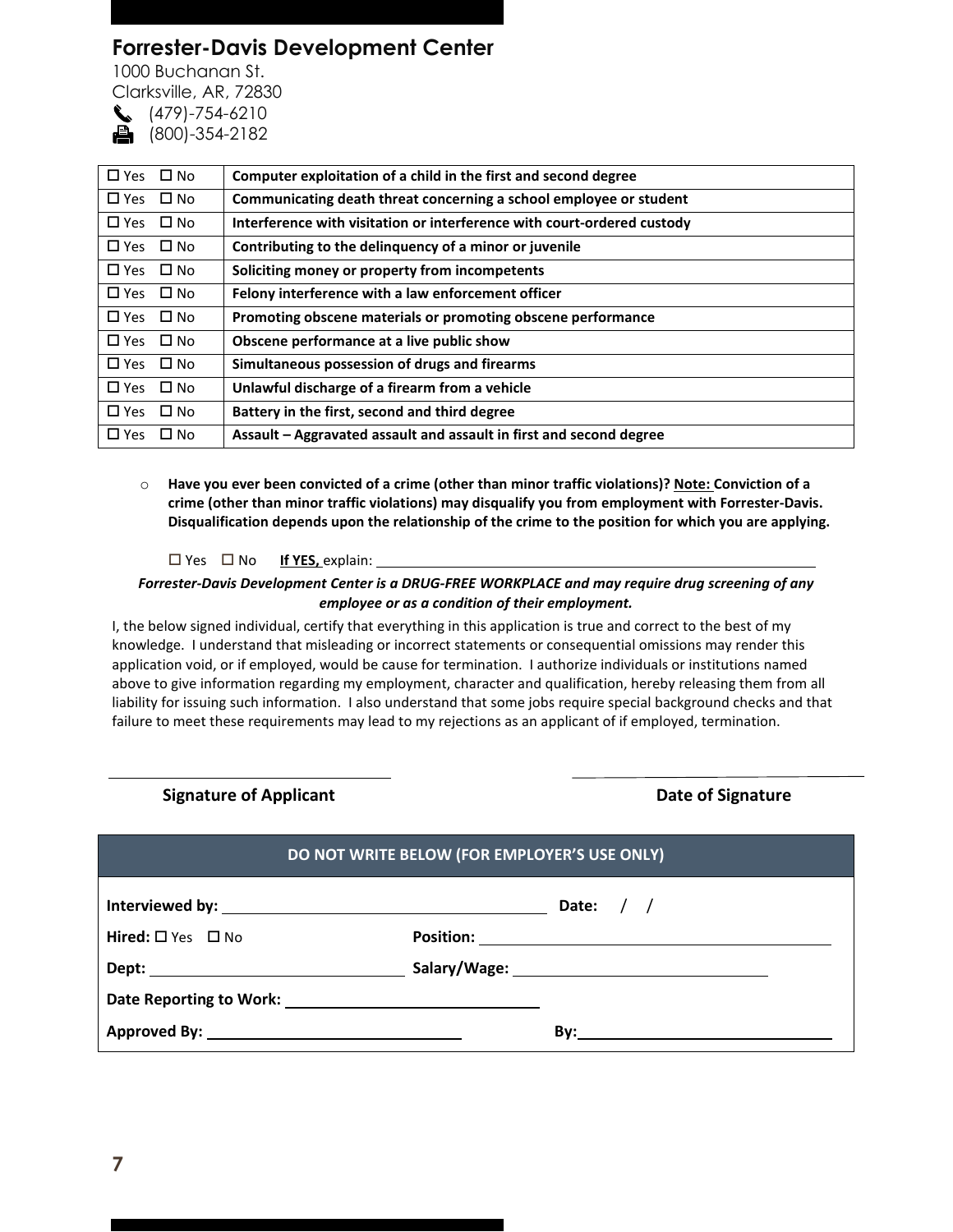1000 Buchanan St. Clarksville, AR, 72830  $(479) - 754 - 6210$ ■ (800)-354-2182

**DISCLOSURE STATEMENT**

THE DEPARTMENT OF HUMAN SERVICES AND ARKANSAS REHABILIATION SERVICES REQUIRE THAT WE REPORT A LIST OF APPLICANTS, THEIR ADDRESSES, SOCIAL SECURITY NUMBERS, AND POSITIONS.

PLEASE AUTHORIZE BELOW:

 I AUTHORIZE MY NAME, ADDRESS, SOCIAL SECURITY NUMBER AND APPLIED POSITION TO BE RELEASED TO THE DEPARMENT OF HUMAN SERVICES AND ARKANSAS REHABILIATION SERVICES.

 I DO NOT AUTHORIZE MY NAME, ADDRESS, SOCIAL SECURITY NUMBER AND APPLIED POSITION TO BE RELEASED TO THE DEPARTMENT OF HUMAN SERVICES AND ARKANSAS REHABILIATION SERVICES.

**SIGNATURE** 

CURRENT STREET ADDRESS

CITY, STATE, ZIP CODE

**DATE** 

| FOR EMPLOYER'S USE ONLY |                         |                |
|-------------------------|-------------------------|----------------|
| <b>REFERENCE CHECK</b>  |                         |                |
| Employer                | <b>Person Contacted</b> | <b>Results</b> |
|                         |                         |                |
|                         |                         |                |
|                         |                         |                |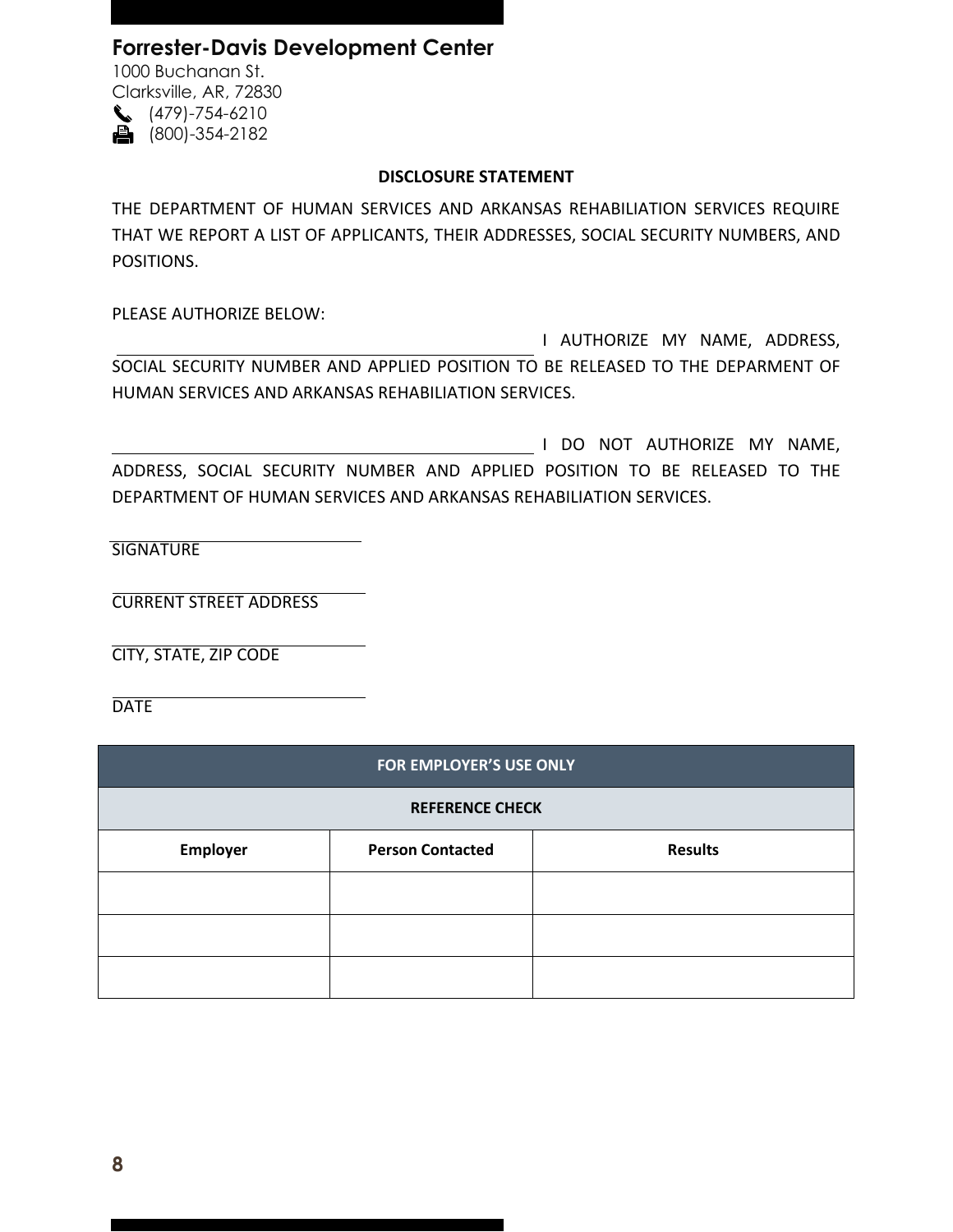**Forrester-Davis Development Center** 1000 Buchanan St.



**ACT 1474** 

#### **CONSENT FORM**

I, , hereby give consent to any and all previous employers of mine to provide information regarding my employment with previous employers to Forrester-Davis Development Center, Inc. and affiliate. This consent is given in accordance with *Act 1474 of the 1999 General Assembly of the State of Arkansas*.

This consent is valid for no longer than six months, as dated below.

**Signature of Applicant Community Community Community Community Community Community Community Community Community Community Community Community Community Community Community Community Community Community Community Communit**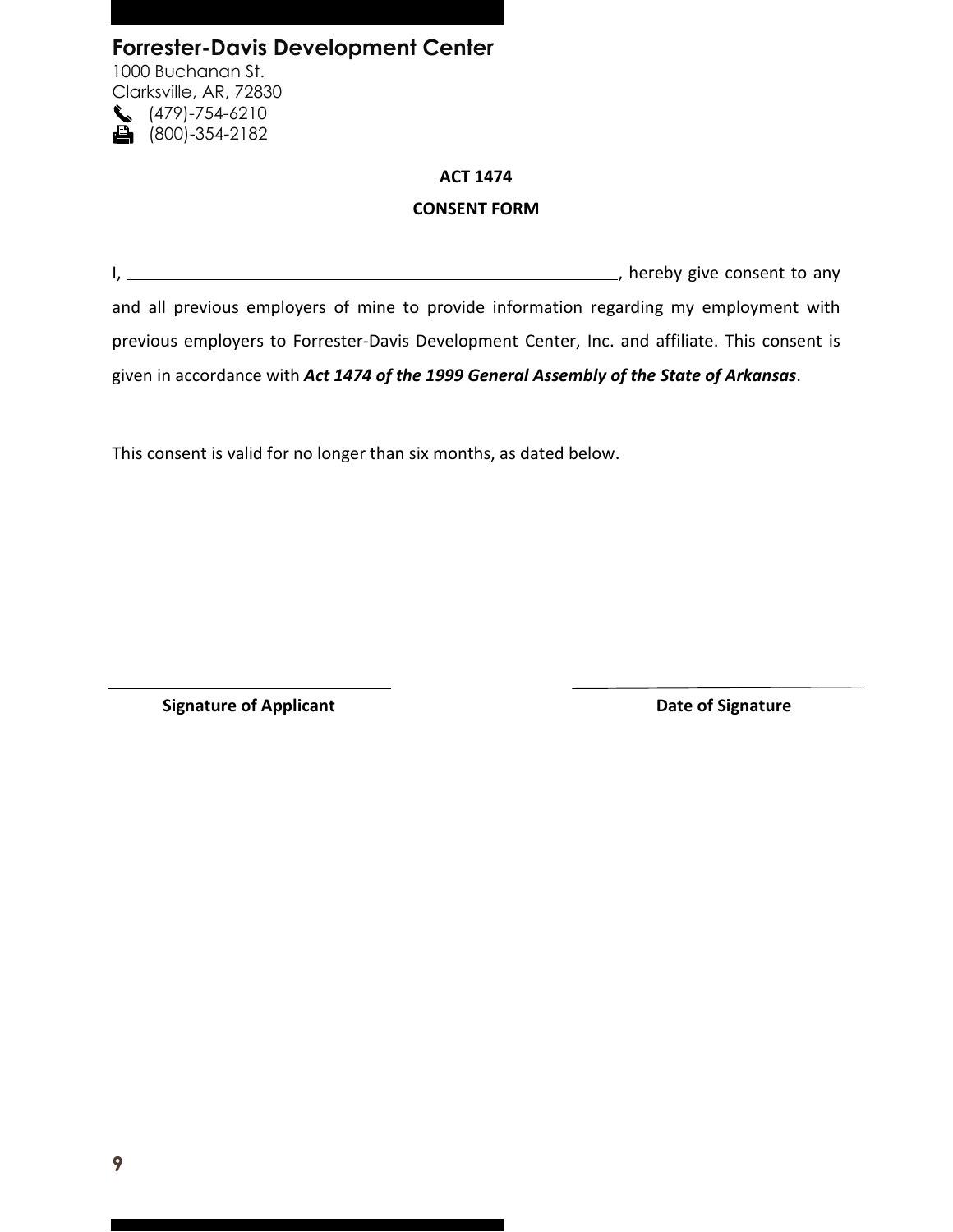**Forrester-Davis Development Center** 1000 Buchanan St.

Clarksville, AR, 72830  $\binom{479}{754-6210}$ **A** (800)-354-2182

#### **ACT 1474**

*Act 1474 of the 1999 General Assembly of the State of Arkansas* is effective August 1, 1999.

The Act will allow employers to disclose a current or former employee's employment history to a prospective employer, but only with written consent from the applicant.

The following information may be disclosed:

- Date & duration of employment;
- Current pay rate & wage history;
- Job description and duties;
- The last written performance evaluation performed before the date of the request;
- Attendance performance;
- Results of drug or alcohol test administered written one year before the request;
- Threats of violence, harassing acts, or threatening behavior related to the workplace or directed at another employee;
- Whether the employee was voluntarily or involuntarily separated from employment and the reasons for the separation; and
- Whether the employee is eligible for rehire.

I have read the Provisions of *Act 1474 of 1999*.

**Signature of Applicant Community Community Community Community Community Community Community Community Community Community Community Community Community Community Community Community Community Community Community Communit**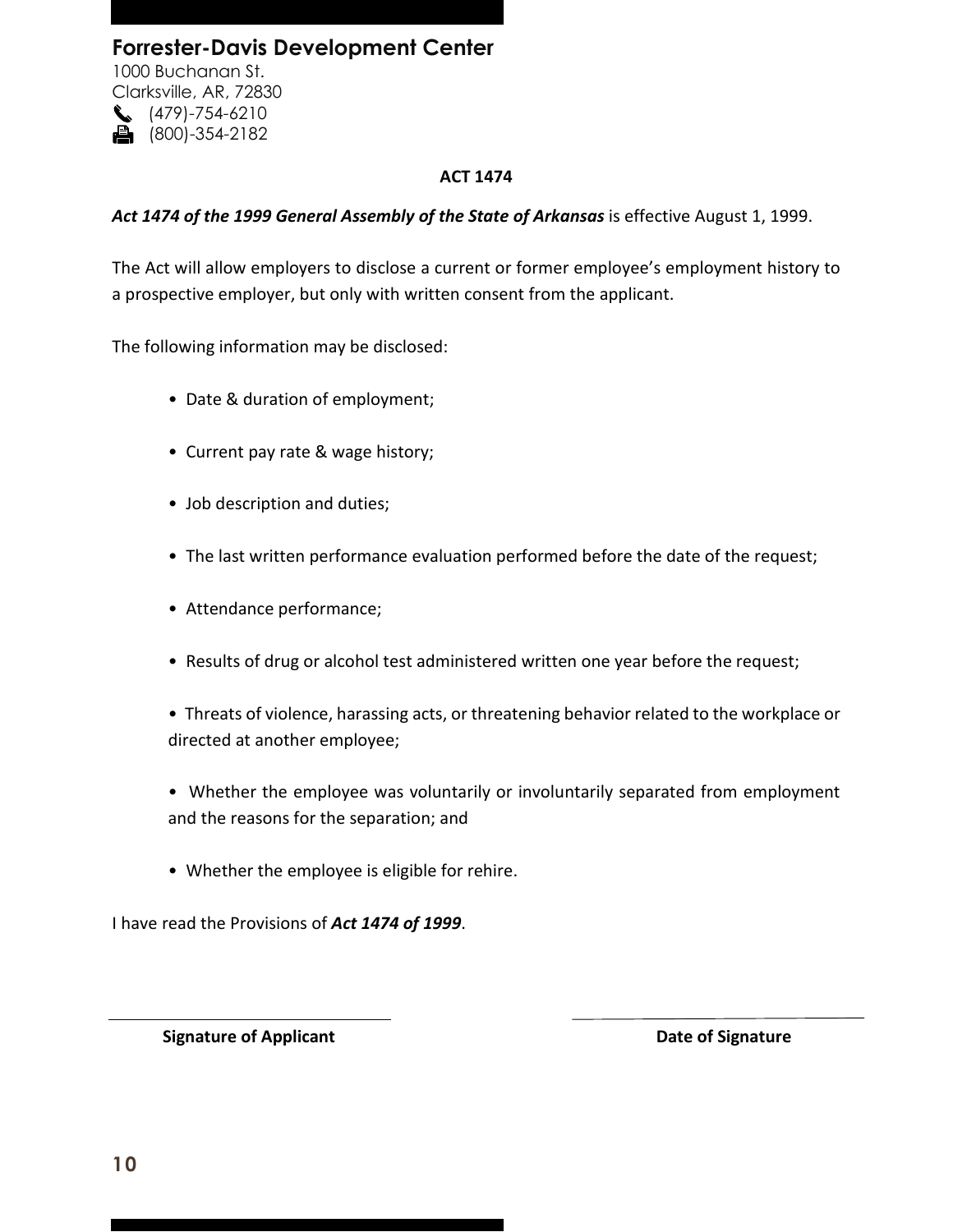**FACILITY/LICENSE# \_\_\_\_\_\_\_\_\_\_\_\_\_\_\_\_\_\_\_\_\_** 

#### **ARKANSAS DEPARTMENT OF HUMAN SERVICES DIVISION OF CHILD CARE & EARLY CHILDHOOD EDUCATION** NON-PROFIT

### **ARKANSAS CHILD MALTREATMENT CENTRAL REGISTRY**

|                                                                                                                                                                                                                                                                    | 05477-01<br><b>FACILITY/LICENSE#</b>                                                                                                                                                                                                 |  |
|--------------------------------------------------------------------------------------------------------------------------------------------------------------------------------------------------------------------------------------------------------------------|--------------------------------------------------------------------------------------------------------------------------------------------------------------------------------------------------------------------------------------|--|
| NON-PROFIT<br><b>ARKANSAS DEPARTMENT OF HUMAN SERVICES</b>                                                                                                                                                                                                         |                                                                                                                                                                                                                                      |  |
|                                                                                                                                                                                                                                                                    | <b>DIVISION OF CHILD CARE &amp; EARLY CHILDHOOD EDUCATION</b>                                                                                                                                                                        |  |
|                                                                                                                                                                                                                                                                    |                                                                                                                                                                                                                                      |  |
|                                                                                                                                                                                                                                                                    | Authorization for release of confidential information:                                                                                                                                                                               |  |
| Note to users of this form:                                                                                                                                                                                                                                        | ARKANSAS CHILD MALTREATMENT CENTRAL REGISTRY<br>Please type or print all information! Illegible forms will not be processed! Fill out                                                                                                |  |
|                                                                                                                                                                                                                                                                    | form completely. This form may be copied and shared.                                                                                                                                                                                 |  |
| RETURN THE ORIGINAL COMPLETED FORM TO: YOUR CHILD CARE LICENSING SPECIALIST                                                                                                                                                                                        |                                                                                                                                                                                                                                      |  |
| Forrester-Davis Development Center, Inc.                                                                                                                                                                                                                           | Dan Cates                                                                                                                                                                                                                            |  |
| FACILITY REQUESTING CHECK AND REPORT                                                                                                                                                                                                                               | NAME OF LICENSING SPECIALIST REQUESTING THE CHECK                                                                                                                                                                                    |  |
| 1000 Buchanan Street                                                                                                                                                                                                                                               | <b>CCLS</b> Johnson County<br>TITT E COUNTY                                                                                                                                                                                          |  |
| <b>MAILING ADDRESS</b>                                                                                                                                                                                                                                             |                                                                                                                                                                                                                                      |  |
| 72830<br>Clarksville, Ar                                                                                                                                                                                                                                           | 870-448-3153 ex 120                                                                                                                                                                                                                  |  |
| <b>CITY</b><br><b>STATE</b><br>ZIP                                                                                                                                                                                                                                 | <b>TELEPHONE NUMBER</b>                                                                                                                                                                                                              |  |
| Joy Wilson, Administrator 479-754-6210                                                                                                                                                                                                                             |                                                                                                                                                                                                                                      |  |
| FACILITY DIRECTOR & TELEPHONE NUMBER                                                                                                                                                                                                                               | <b>DATE OF REQUEST</b>                                                                                                                                                                                                               |  |
| TO BE COMPLETED BY THE PERSON TO BE CHECKED                                                                                                                                                                                                                        |                                                                                                                                                                                                                                      |  |
| NAME OF PERSON TO BE CHECKED:<br>(LAST NAME)                                                                                                                                                                                                                       |                                                                                                                                                                                                                                      |  |
|                                                                                                                                                                                                                                                                    | (FIRST NAME)<br>(MIDDLE NAME)                                                                                                                                                                                                        |  |
|                                                                                                                                                                                                                                                                    |                                                                                                                                                                                                                                      |  |
|                                                                                                                                                                                                                                                                    |                                                                                                                                                                                                                                      |  |
| $\frac{\text{DOB: } (\underbrace{\text{MONTH}}) - \underbrace{\text{DATE}}) \cdot \underbrace{\text{VEAR}}$                                                                                                                                                        |                                                                                                                                                                                                                                      |  |
| RACE: SEX: (MALE/FEMALE)                                                                                                                                                                                                                                           | TELEPHONE NUMBER: ( )                                                                                                                                                                                                                |  |
|                                                                                                                                                                                                                                                                    |                                                                                                                                                                                                                                      |  |
| COMPLETE ADDRESS:<br><b>CITY</b><br><b>STREET</b>                                                                                                                                                                                                                  | <b>STATE</b><br>ZIP                                                                                                                                                                                                                  |  |
| Forrester-Davis Development Center, Inc.<br>PLACE OF EMPLOYEMENT:                                                                                                                                                                                                  |                                                                                                                                                                                                                                      |  |
| FULL NAME/AGE OF OWN CHILDREN                                                                                                                                                                                                                                      | DOB<br><b>SOCIAL SECURITY NUMBER</b>                                                                                                                                                                                                 |  |
|                                                                                                                                                                                                                                                                    |                                                                                                                                                                                                                                      |  |
|                                                                                                                                                                                                                                                                    |                                                                                                                                                                                                                                      |  |
|                                                                                                                                                                                                                                                                    |                                                                                                                                                                                                                                      |  |
|                                                                                                                                                                                                                                                                    |                                                                                                                                                                                                                                      |  |
|                                                                                                                                                                                                                                                                    |                                                                                                                                                                                                                                      |  |
|                                                                                                                                                                                                                                                                    | "I hereby authorize the Arkansas Child Maltreatment Central Registry to release all information their files may contain including the                                                                                                |  |
| Prosecuting Attorney's report, concerning the undersigned and any birth/legal children ages 10 through 17 who are now or have<br>resided in my home of the undersigned. I also understand that the name of any confidential informants, or other information which |                                                                                                                                                                                                                                      |  |
| does not pertain to me or my children, will not be released."                                                                                                                                                                                                      |                                                                                                                                                                                                                                      |  |
|                                                                                                                                                                                                                                                                    | SIGNATURE OF PERSON TO BE CHECKED<br><b>DATE</b>                                                                                                                                                                                     |  |
|                                                                                                                                                                                                                                                                    |                                                                                                                                                                                                                                      |  |
| COUNTY OF<br><b>SS</b>                                                                                                                                                                                                                                             |                                                                                                                                                                                                                                      |  |
| <b>STATE OF ARKANSAS</b>                                                                                                                                                                                                                                           |                                                                                                                                                                                                                                      |  |
| 20                                                                                                                                                                                                                                                                 |                                                                                                                                                                                                                                      |  |
|                                                                                                                                                                                                                                                                    | Notary Public <u>and the contract of the contract of the contract of the contract of the contract of the contract of the contract of the contract of the contract of the contract of the contract of the contract of the contrac</u> |  |
| My Commission Expires:<br>DCC 316 R (2/04)                                                                                                                                                                                                                         |                                                                                                                                                                                                                                      |  |
|                                                                                                                                                                                                                                                                    |                                                                                                                                                                                                                                      |  |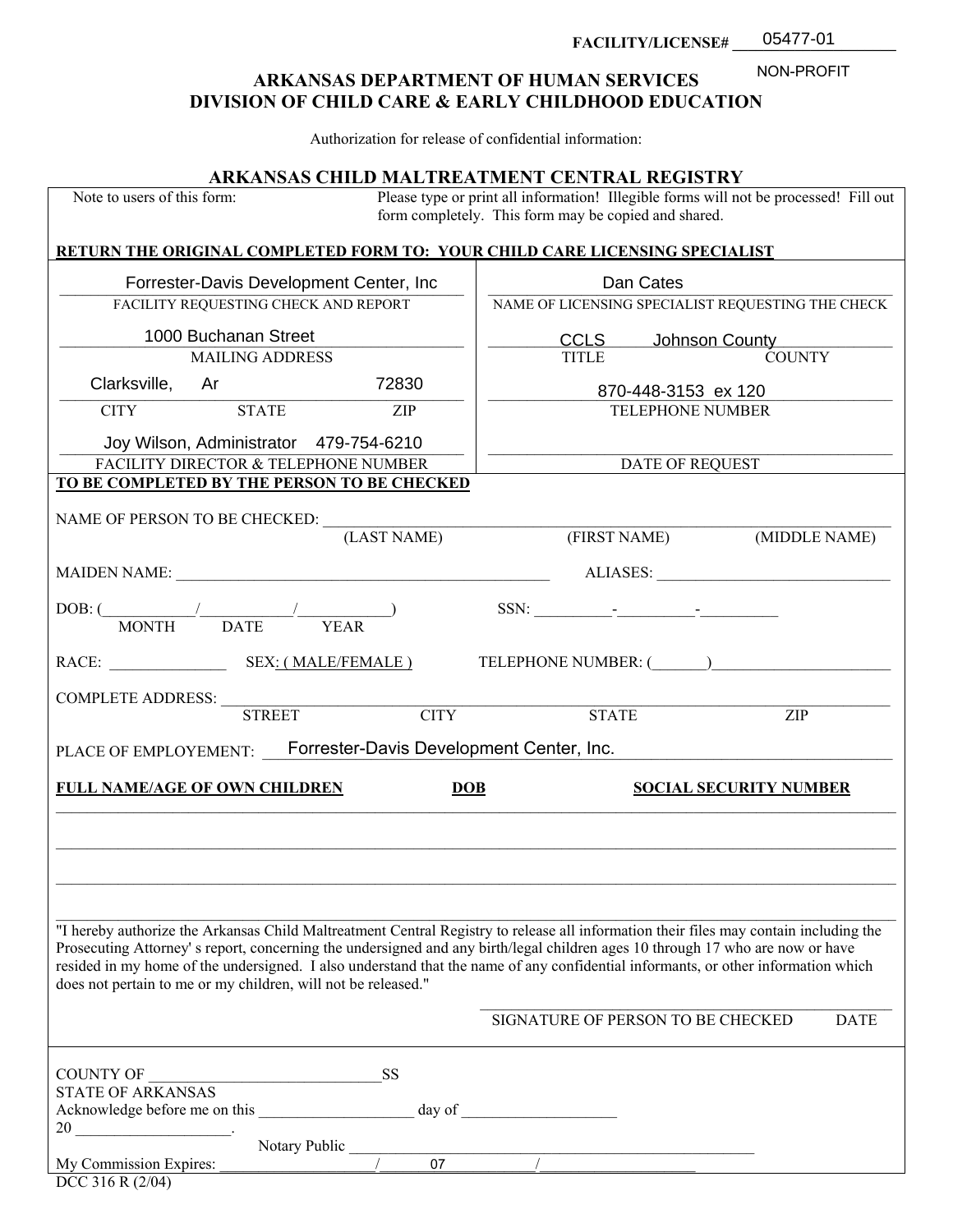#### **CONTINUED FROM THE FRONT SIDE:**

# LIST COMPLETE ADDRESSES YOU HAVE LIVED IN THE PAST SIX YEARS:

| <b>STREET ADDRESS</b> | <b>CITY</b> | <b>STATE</b> | ZIP |
|-----------------------|-------------|--------------|-----|
|                       |             |              |     |
| <b>STREET ADDRESS</b> | <b>CITY</b> | <b>STATE</b> | ZIP |
|                       |             |              |     |
| <b>STREET ADDRESS</b> | <b>CITY</b> | <b>STATE</b> | ZIP |
|                       |             |              |     |
| <b>STREET ADDRESS</b> | <b>CITY</b> | <b>STATE</b> | ZIP |
|                       |             |              |     |
| <b>STREET ADDRESS</b> | <b>CITY</b> | <b>STATE</b> | ZIP |
|                       |             |              |     |
| <b>STREET ADDRESS</b> | <b>CITY</b> | <b>STATE</b> | ZIP |
|                       |             |              |     |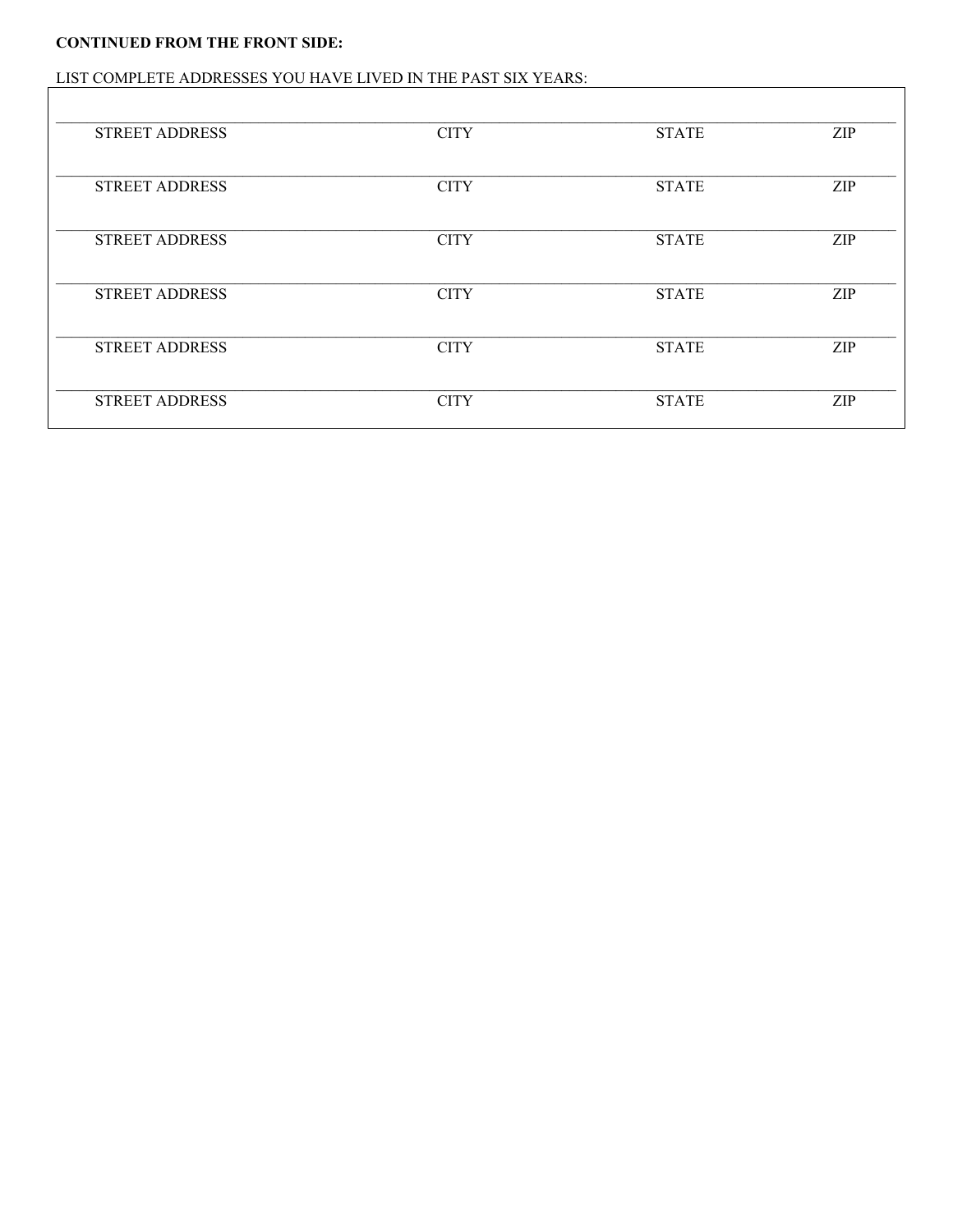## **ARKANSAS DEPARTMENT OF HUMAN SERVICES AUTHORIZATION FOR ADULT MALTREATMENT CENTRAL REGISTRY**

| Name                                                | Date of Birth                 |  |
|-----------------------------------------------------|-------------------------------|--|
|                                                     |                               |  |
| Maiden and/or Any Names Formerly Used               | <b>Social Security Number</b> |  |
|                                                     |                               |  |
|                                                     |                               |  |
| Current Address (Street, City, State, Zip)          |                               |  |
|                                                     |                               |  |
|                                                     |                               |  |
| List all previous addresses for the past five years | Dates (From/To)               |  |
|                                                     |                               |  |
|                                                     |                               |  |
|                                                     |                               |  |
|                                                     |                               |  |
|                                                     |                               |  |
|                                                     |                               |  |
|                                                     |                               |  |
|                                                     |                               |  |

I authorize Department of Human Services/Adult Protective Services to release information from the Adult Maltreatment Central Registry in accordance with Arkansas Code [ACA 12-12- 1717] to:

| Name                                                                                                                  | Agency type:                                                                                      |  |
|-----------------------------------------------------------------------------------------------------------------------|---------------------------------------------------------------------------------------------------|--|
| Forrester-Davis Development Center, Inc.                                                                              | Volunteer (no charge)<br>$\bar{\mathbb{Q}}$<br>Non-Profit (no charge)<br>State Agency (no charge) |  |
| Mailing Address (Street or PO Box, City, State, Zip)                                                                  | All Others (\$10.00 Fee)<br>$\Box$                                                                |  |
| 1000 Buchanan Street<br>Clarksville, AR 72830                                                                         |                                                                                                   |  |
| I further certify that the information provided on this form is true and correct.                                     |                                                                                                   |  |
|                                                                                                                       |                                                                                                   |  |
| <b>Notarization Required</b>                                                                                          |                                                                                                   |  |
| COUNTY OF Johnson                                                                                                     |                                                                                                   |  |
| <b>STATE OF ARKANSAS</b>                                                                                              |                                                                                                   |  |
| Acknowledged before me this _________ day of ___________________, 20_____.                                            |                                                                                                   |  |
| (Notary Public)                                                                                                       | (My Commission Expires)                                                                           |  |
| The above listed applicant was____________/was not______________ found in the Adult<br>Maltreatment Central Registry. |                                                                                                   |  |
| Adult Protective Services - Slot W240<br><b>Adult Maltreatment Central Registry</b><br>PO Box 1437                    |                                                                                                   |  |
| Little Rock, AR 72203                                                                                                 |                                                                                                   |  |
| APS-0001 (05/09)                                                                                                      |                                                                                                   |  |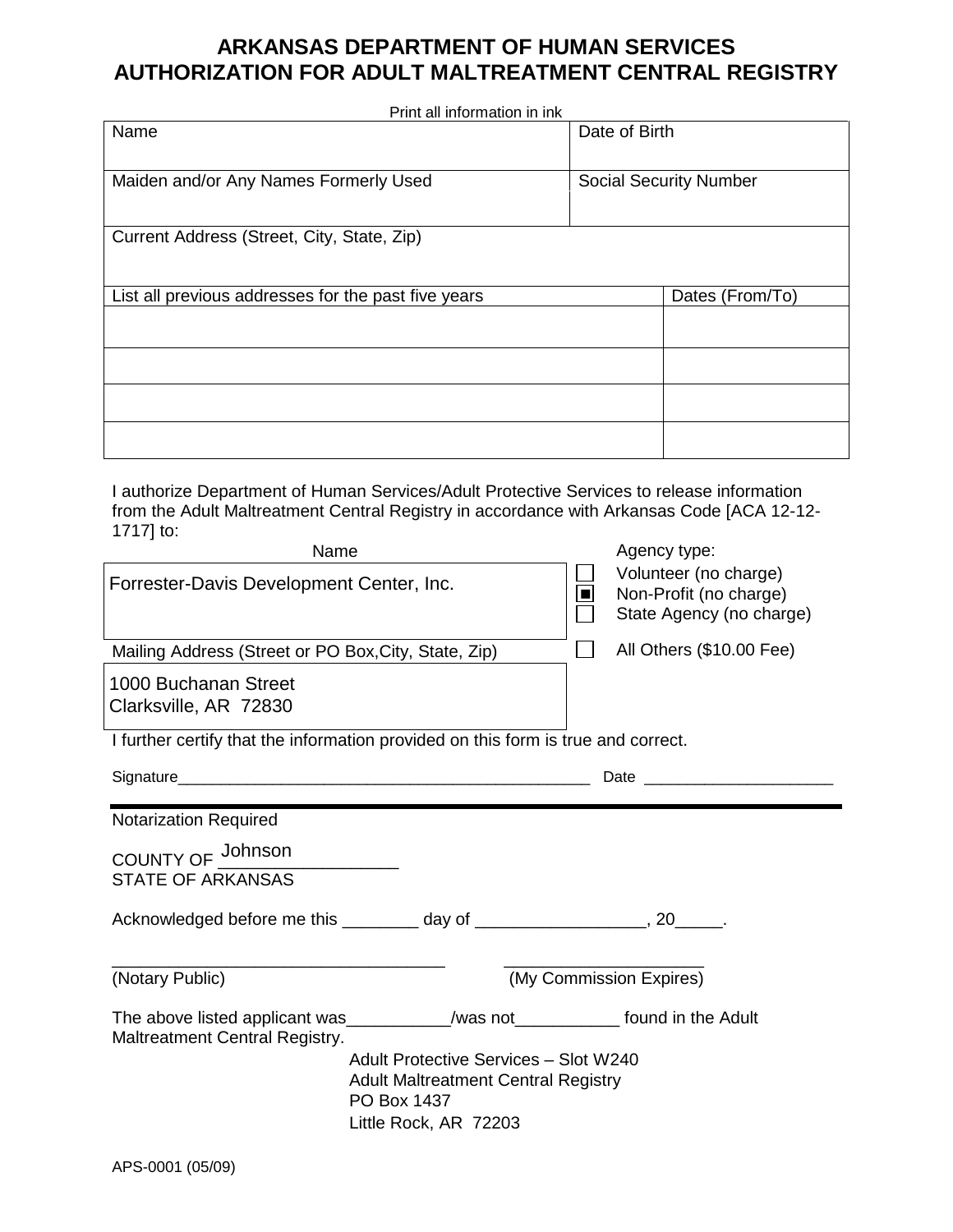#### **ARKANSAS DEPARTMENT OF HUMAN SERVICES**

#### **CRIMINAL RECORD CHECK**

#### MAIL ORIGINAL COMPLETED FORM TO: **P.O.BOX 1437 SLOT S-150 LITTLE ROCK AR 72203**

|                                                                                                                                                                                                                                |             |                                                                                      | FACILITY/LICENSE# 05477-01 |                      |
|--------------------------------------------------------------------------------------------------------------------------------------------------------------------------------------------------------------------------------|-------------|--------------------------------------------------------------------------------------|----------------------------|----------------------|
| <b>ARKANSAS DEPARTMENT OF HUMAN SERVICES</b><br>DIVISION OF CHILD CARE & EARLY CHILDHOOD EDUCATION<br><b>REQUEST FOR:</b>                                                                                                      |             |                                                                                      |                            |                      |
|                                                                                                                                                                                                                                |             | <b>CRIMINAL RECORD CHECK</b>                                                         |                            |                      |
|                                                                                                                                                                                                                                |             | MAIL ORIGINAL COMPLETED FORM TO: <b>P.O.BOX 1437 SLOT S-150 LITTLE ROCK AR 72203</b> |                            |                      |
| (FACILITY USE ONLY)                                                                                                                                                                                                            |             |                                                                                      | (DHS USE ONLY)             |                      |
| Forrester-Davis Development Center, Inc.                                                                                                                                                                                       |             | Dan Cates                                                                            |                            |                      |
| <b>FACILITY REQUESTING REPORT</b>                                                                                                                                                                                              |             | NAME OF LICENSING SPECIALIST REQUESTING THE CHECK                                    |                            |                      |
| 1000 Buchanan Street                                                                                                                                                                                                           |             | <b>CCLS</b>                                                                          |                            | Johnson County       |
| <b>MAILING ADDRESS</b>                                                                                                                                                                                                         |             | <b>TITLE</b>                                                                         | <b>COUNTY</b>              |                      |
| Clarksville<br>AR AR                                                                                                                                                                                                           | 72830       |                                                                                      | 870-448-3153 EXT 120       |                      |
| <b>STATE</b><br><b>CITY</b>                                                                                                                                                                                                    | ZIP         | <b>TELEPHONE NUMBER</b>                                                              |                            |                      |
| Joy Wilson, Administrator 479-754-6210                                                                                                                                                                                         |             |                                                                                      |                            |                      |
| <b>FACILITY DIRECTOR &amp; TELEPHONE NUMBER</b>                                                                                                                                                                                |             |                                                                                      | DATE OF REQUEST            |                      |
| TO BE COMPLETED BY THE PERSON TO BE CHECKED                                                                                                                                                                                    |             |                                                                                      |                            |                      |
| NAME OF PERSON TO BE CHECKED:                                                                                                                                                                                                  | (LAST NAME) | (FIRST NAME)                                                                         |                            | (MIDDLE NAME)        |
|                                                                                                                                                                                                                                |             |                                                                                      |                            |                      |
| DOB: $($ / / /                                                                                                                                                                                                                 |             |                                                                                      |                            | PHONE #: $($ $)$ $-$ |
| <b>MONTH DATE YEAR</b>                                                                                                                                                                                                         |             |                                                                                      |                            |                      |
|                                                                                                                                                                                                                                |             |                                                                                      |                            |                      |
| NOTE: HAVE YOU LIVED IN ARKANSAS FOR THE PAST FIVE (5) YEARS? YES     NO (IF NO, LIST ALL OF THE STATES YOU                                                                                                                    |             |                                                                                      |                            |                      |
| HAVE LIVED IN THE PAST FIVE YEARS.                                                                                                                                                                                             |             |                                                                                      |                            |                      |
|                                                                                                                                                                                                                                |             |                                                                                      |                            |                      |
| COMPLETE ADDRESS:<br><b>STREET</b><br>(Physical residential address)                                                                                                                                                           | <b>CITY</b> |                                                                                      | <b>STATE</b>               | ZIP                  |
|                                                                                                                                                                                                                                |             |                                                                                      |                            |                      |
| PLACE OF EMPLOYMENT: Letters and the state of the state of the state of the state of the state of the state of the state of the state of the state of the state of the state of the state of the state of the state of the sta |             |                                                                                      |                            |                      |
| Have you ever been found guilty of, or pleaded guilty or no contendere to a crime? (Circle ONE) YES NO                                                                                                                         |             |                                                                                      |                            |                      |
| *If yes, attach a detailed description of the crime and the facts of the finding of guilt or the plea.                                                                                                                         |             |                                                                                      |                            |                      |
|                                                                                                                                                                                                                                |             |                                                                                      |                            |                      |
| "I hereby authorize the Arkansas State Police to release any criminal history information: to the Division of Child Care and Early Childhood<br>Education."                                                                    |             |                                                                                      |                            |                      |
|                                                                                                                                                                                                                                |             |                                                                                      |                            |                      |
|                                                                                                                                                                                                                                |             | SIGNATURE OF PERSON TO BE CHECKED                                                    |                            | <b>DATE</b>          |
| <b>STATE OF ARKANSAS</b>                                                                                                                                                                                                       |             |                                                                                      |                            |                      |
|                                                                                                                                                                                                                                |             |                                                                                      |                            |                      |
|                                                                                                                                                                                                                                |             |                                                                                      |                            |                      |
|                                                                                                                                                                                                                                |             |                                                                                      |                            |                      |
|                                                                                                                                                                                                                                |             |                                                                                      |                            |                      |
| STATE POLICE USE ONLY DO NOT WRITE IN THIS BOX: { } 82001 CIVIL RECORDS CHECK                                                                                                                                                  |             |                                                                                      |                            |                      |
| DCC 306 R (10/01/19)                                                                                                                                                                                                           |             |                                                                                      |                            |                      |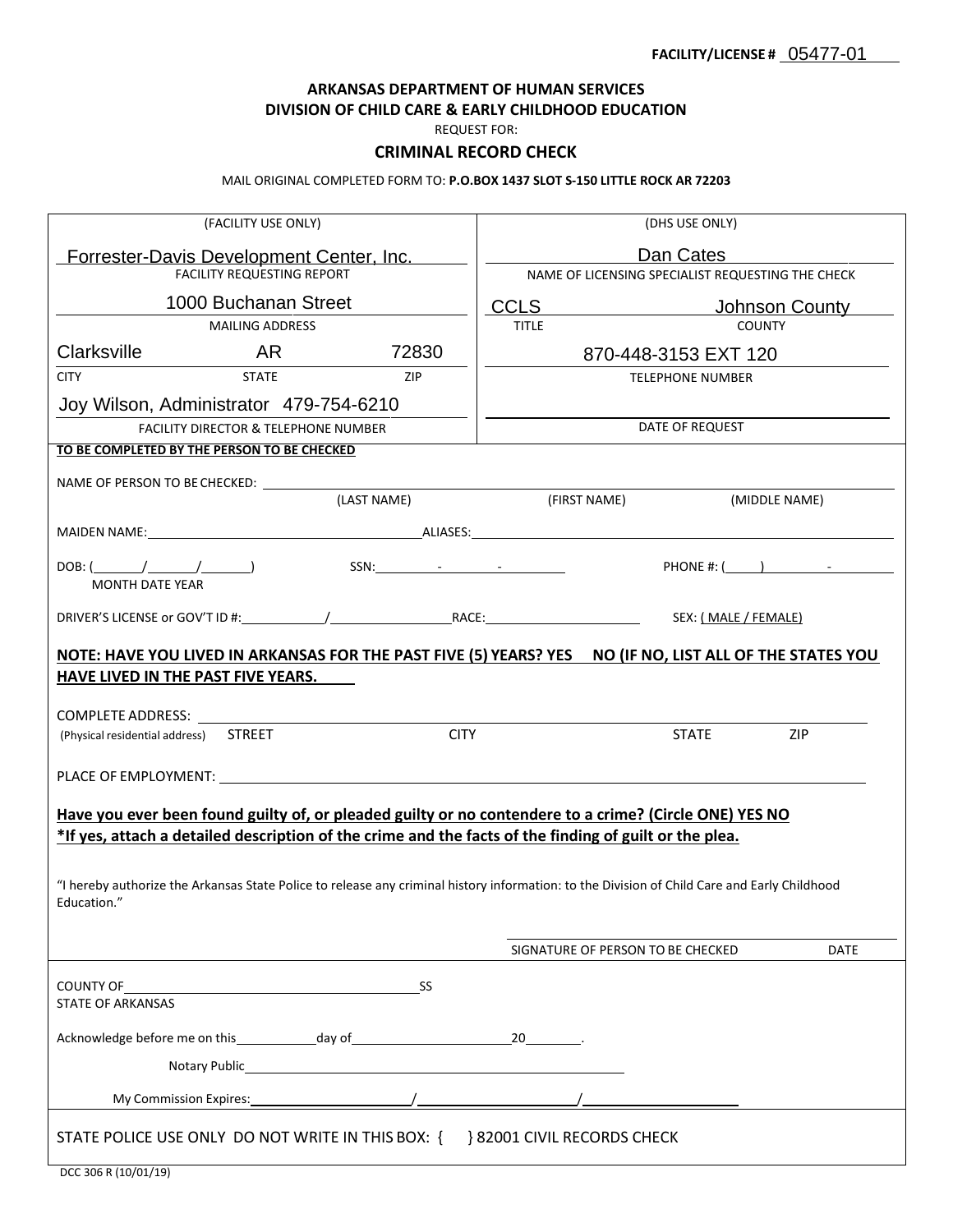#### **ARKANSAS DEPARTMENT OF HUMAN SERVICES DIVISION OF CHILD CARE & EARLY CHILDHOOD EDUCATION**  REQUEST FOR: **FBI RECORDS CHECK**

#### *A completed state criminal records check form, a completed fingerprint card FD-258 and a check or money order (made payable to ASP or Arkansas State Police) MUST be attached for EACH fingerprint check needed. Checks/money orders cannot be combined for multiple fingerprint checks.*

**If you have any questions, or wish to dispute the results, please contact your Licensing Specialist immediately.**

| (FACILITY USE ONLY)                                                                                                                                                                                                                                                                  | (DHS USE ONLY)                                                                                                                                   |  |  |
|--------------------------------------------------------------------------------------------------------------------------------------------------------------------------------------------------------------------------------------------------------------------------------------|--------------------------------------------------------------------------------------------------------------------------------------------------|--|--|
| Forrester-Davis Development Center, INC                                                                                                                                                                                                                                              | Dan Cates                                                                                                                                        |  |  |
| <b>FACILITY REQUESTING REPORT</b>                                                                                                                                                                                                                                                    | NAME OF LICENSING SPECIALIST REQUESTING THE CHECK                                                                                                |  |  |
| 1000 Buchanan Street                                                                                                                                                                                                                                                                 | <b>CCLS</b><br>Johnson County                                                                                                                    |  |  |
| <b>MAILING ADDRESS</b>                                                                                                                                                                                                                                                               | <b>TITLE</b><br><b>COUNTY</b>                                                                                                                    |  |  |
| AR.<br>72830                                                                                                                                                                                                                                                                         |                                                                                                                                                  |  |  |
| Clarksville                                                                                                                                                                                                                                                                          | 870-448-3153 EXT 120                                                                                                                             |  |  |
| <b>CITY</b><br><b>STATE</b><br>ZIP<br><b>TELEPHONE NUMBER</b>                                                                                                                                                                                                                        |                                                                                                                                                  |  |  |
| Joy Wilson, Administrator 479-754-6210                                                                                                                                                                                                                                               |                                                                                                                                                  |  |  |
| <b>FACILITY DIRECTOR &amp; TELEPHONE NUMBER</b>                                                                                                                                                                                                                                      | DATE OF REQUEST                                                                                                                                  |  |  |
| TO BE COMPLETED BY THE PERSON TO BE CHECKED                                                                                                                                                                                                                                          |                                                                                                                                                  |  |  |
| NAME OF PERSON TO BE CHECKED:                                                                                                                                                                                                                                                        |                                                                                                                                                  |  |  |
| (LAST NAME)                                                                                                                                                                                                                                                                          | (FIRST NAME)<br>(MIDDLE NAME)                                                                                                                    |  |  |
|                                                                                                                                                                                                                                                                                      |                                                                                                                                                  |  |  |
|                                                                                                                                                                                                                                                                                      |                                                                                                                                                  |  |  |
| $DOB: ($ / / )                                                                                                                                                                                                                                                                       | PHONE #: $($ ) -                                                                                                                                 |  |  |
| MONTH DATE YEAR                                                                                                                                                                                                                                                                      |                                                                                                                                                  |  |  |
|                                                                                                                                                                                                                                                                                      | SEX: ( MALE / FEMALE)                                                                                                                            |  |  |
|                                                                                                                                                                                                                                                                                      |                                                                                                                                                  |  |  |
|                                                                                                                                                                                                                                                                                      |                                                                                                                                                  |  |  |
| COMPLETE ADDRESS:<br><b>STREET</b><br>(Physical residential address)                                                                                                                                                                                                                 | <b>CITY</b><br><b>STATE</b><br>ZIP                                                                                                               |  |  |
|                                                                                                                                                                                                                                                                                      |                                                                                                                                                  |  |  |
|                                                                                                                                                                                                                                                                                      |                                                                                                                                                  |  |  |
|                                                                                                                                                                                                                                                                                      |                                                                                                                                                  |  |  |
|                                                                                                                                                                                                                                                                                      |                                                                                                                                                  |  |  |
| "I hereby authorize the Department of Human Services to conduct a criminal background check on myself through the Federal Bureau of<br>Investigations, and for the FBI and Arkansas State Police to release any criminal history information to the Division of Child Care and Early |                                                                                                                                                  |  |  |
|                                                                                                                                                                                                                                                                                      | Childhood Education. I also understand that the Identification Bureau of the Arkansas State Police may maintain the fingerprints submitted in an |  |  |
| automated fingerprint identification system."                                                                                                                                                                                                                                        |                                                                                                                                                  |  |  |
|                                                                                                                                                                                                                                                                                      |                                                                                                                                                  |  |  |
|                                                                                                                                                                                                                                                                                      | SIGNATURE OF PERSON TO BE CHECKED<br>DATE                                                                                                        |  |  |
|                                                                                                                                                                                                                                                                                      |                                                                                                                                                  |  |  |
| PLEASE CHECK THE APPROPRIATE BOX:                                                                                                                                                                                                                                                    |                                                                                                                                                  |  |  |
|                                                                                                                                                                                                                                                                                      |                                                                                                                                                  |  |  |
| Division of Child Care & Early Childhood Education Applicant:                                                                                                                                                                                                                        |                                                                                                                                                  |  |  |
| □ Owner/Operator<br>□ Child Care Facility Employee                                                                                                                                                                                                                                   | $\Box$ Volunteer who is left alone with                                                                                                          |  |  |
| (Licensee/Board Member/Director)<br>children, considered in the staff/child ratio or                                                                                                                                                                                                 |                                                                                                                                                  |  |  |
| given supervisory/disciplinary control over<br>children                                                                                                                                                                                                                              |                                                                                                                                                  |  |  |
|                                                                                                                                                                                                                                                                                      |                                                                                                                                                  |  |  |
| STATE POLICE USE ONLY - DO NOT WRITE IN OR BELOW THIS BOX                                                                                                                                                                                                                            |                                                                                                                                                  |  |  |
|                                                                                                                                                                                                                                                                                      |                                                                                                                                                  |  |  |
| DCC 314 R (01/15)                                                                                                                                                                                                                                                                    | <b>Agency # 0710</b>                                                                                                                             |  |  |